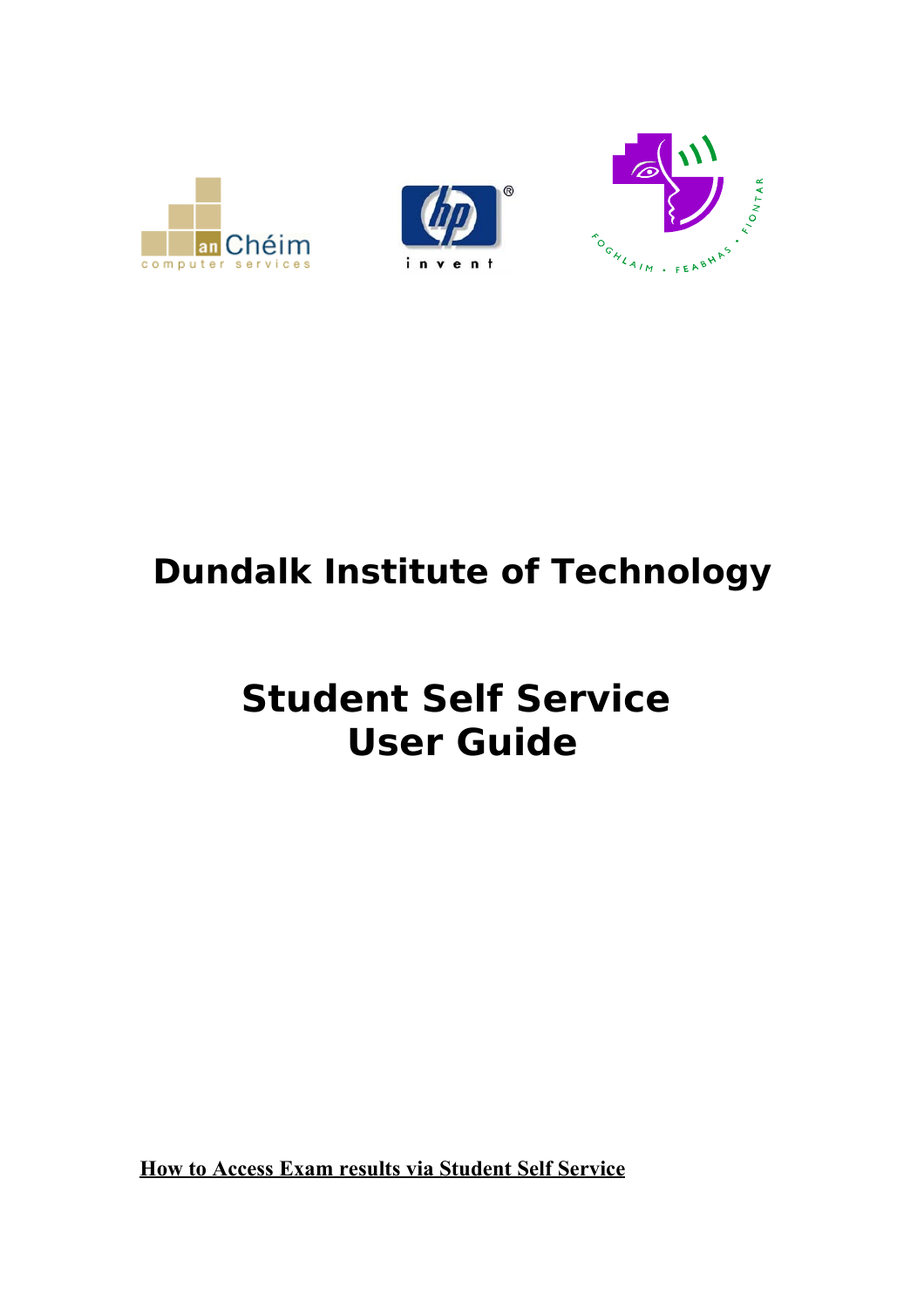Student Self Service is accessed using the following url:

<https://ssb.ancheim.ie/dkit/>

## Or on the DKIT website go to **Examinations** menu and select **Examination Results** and then **Examination Results Online**

| https://ssb.ancheim.ie/dkit/app/twbkwbis.P_GenMenu?name=homepage - Microsoft Internet Explorer                                                                                                                                |                             |                                       | $-10 \times$             |
|-------------------------------------------------------------------------------------------------------------------------------------------------------------------------------------------------------------------------------|-----------------------------|---------------------------------------|--------------------------|
| Edit View Favorites Tools Help<br>File:                                                                                                                                                                                       |                             |                                       | 312                      |
| ↓Back ▼ → ▼ ③ 図 △   ◎Search 国Favorites ④Media ③   A→ → 回 目 説                                                                                                                                                                  |                             |                                       |                          |
| Address <b>&amp;</b> https://ssb.ancheim.ie/dkit/app/twbkwbis.P GenMenu?name=homepage                                                                                                                                         |                             | $\phi$ Go Links $\gg$<br>$\mathbf{r}$ | F <sub>1</sub> Open      |
| <b>SUNGARD SCT HIGHER EDUCATION</b>                                                                                                                                                                                           | <b>UNIFIEDDIGITALCAMPUS</b> |                                       |                          |
| Alumni Services Development Officers Employee Services                                                                                                                                                                        |                             | <b>HELP</b>                           | <b>EXIT</b>              |
| Enter Secure Area<br>Login here to view your personal information.<br>Prospective Students<br>Tell us about yourself and request information about our institution.<br>Apply for Admission                                    |                             |                                       |                          |
| Enter a new application or return to complete an application.<br><b>General Financial Aid</b><br>Financial Aid Application and Information Links.<br>Campus Directory<br>Contact Information for campus employees.            |                             |                                       |                          |
| Class Schedule<br>View the current schedule of classes.                                                                                                                                                                       |                             |                                       |                          |
| <b>Dynamic Course Catalog</b><br>This feature (new in 5.4) provides a dynamic alternative to the static catalog for displaying available courses.<br>Course Catalog<br>View course information, including course description. |                             |                                       |                          |
| Alumni & Friends<br>Links to Alumni related sites.                                                                                                                                                                            |                             |                                       |                          |
| RELEASE: 7.2                                                                                                                                                                                                                  |                             |                                       |                          |
|                                                                                                                                                                                                                               |                             |                                       |                          |
|                                                                                                                                                                                                                               |                             |                                       |                          |
| e Done                                                                                                                                                                                                                        |                             | <b>A C</b> Internet                   | $\overline{\phantom{a}}$ |
|                                                                                                                                                                                                                               |                             |                                       |                          |

1. Click on **Enter Secure Area**. This opens up the **User Login screen**.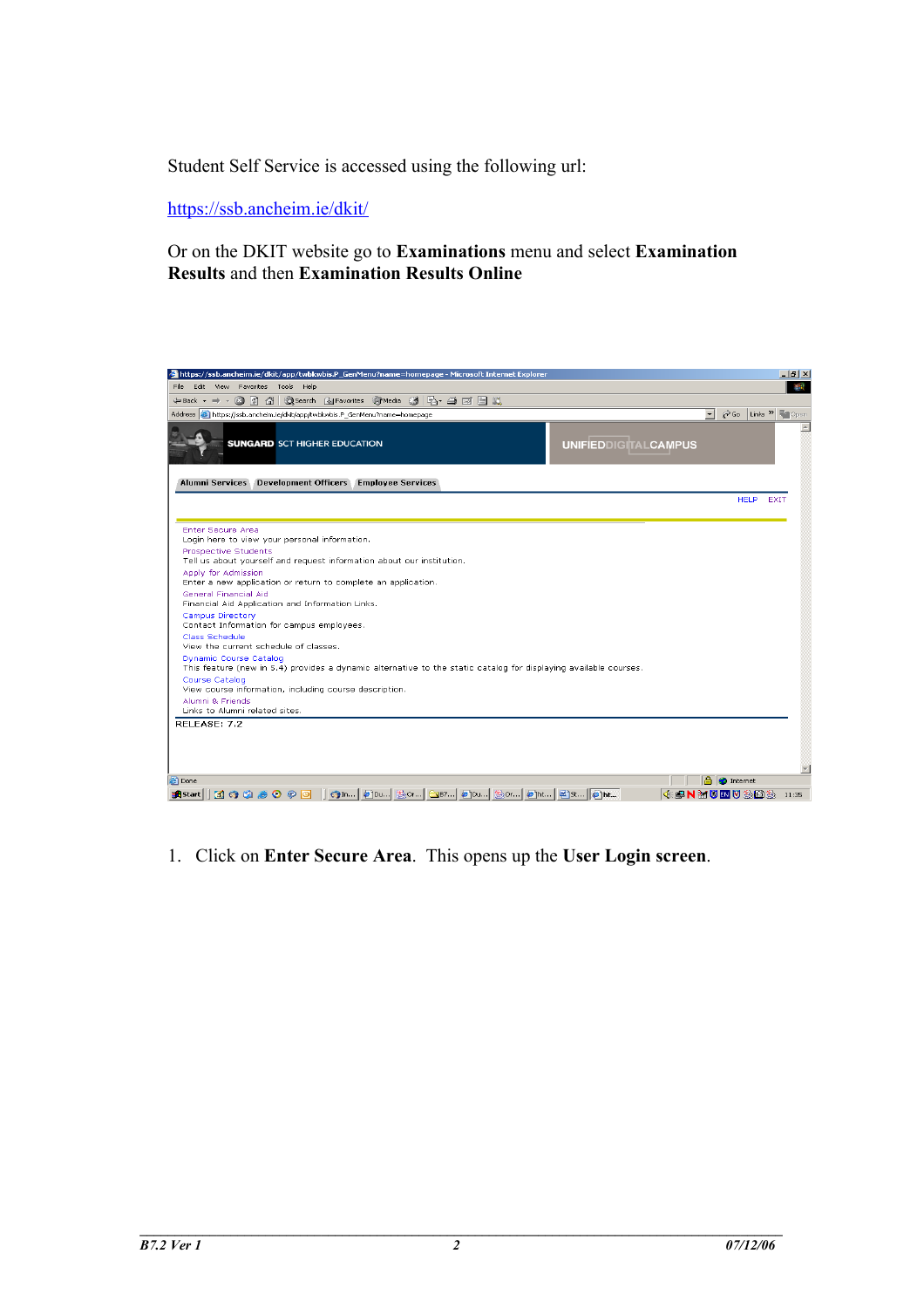| User Login - Microsoft Internet Explorer                                                                                       |                             | $-10 \times$                                        |
|--------------------------------------------------------------------------------------------------------------------------------|-----------------------------|-----------------------------------------------------|
| Edit View Favorites Tools Help<br>File:                                                                                        |                             | 412                                                 |
| ←Back ▼ → → ◎ ② △   ◎Search intervorites ③ media ③   马 - 刍 ゴ 目 总                                                               |                             |                                                     |
| Address & https://ssb.ancheim.ie/dkit/app/twbkwbis.P_WWWLogin                                                                  |                             | Co Links > For Open<br>$\overline{\phantom{a}}$     |
| <b>SUNGARD</b> SCT HIGHER EDUCATION                                                                                            | <b>UNIFIEDDIGITALCAMPUS</b> |                                                     |
| Alumni Services Development Officers Employee Services                                                                         |                             |                                                     |
| User Login                                                                                                                     |                             | <b>HELP</b><br><b>EXIT</b>                          |
| D Please enter your user Identification Number (ID) and your Personal Identification Number (PIN). When finished, click Login. |                             |                                                     |
| When you are finished, please Exit and close your browser to protect your privacy.                                             |                             |                                                     |
|                                                                                                                                |                             |                                                     |
| User ID: $\boxed{0}$<br>PIN:                                                                                                   |                             |                                                     |
| Forgot PIN?<br>Login                                                                                                           |                             |                                                     |
| RELEASE: 7.2                                                                                                                   |                             |                                                     |
|                                                                                                                                |                             |                                                     |
|                                                                                                                                |                             |                                                     |
|                                                                                                                                |                             |                                                     |
|                                                                                                                                |                             |                                                     |
|                                                                                                                                |                             |                                                     |
|                                                                                                                                |                             |                                                     |
| e Done                                                                                                                         |                             | $\overline{\phantom{m}}$<br>ê.<br><b>D</b> Internet |
| ぴ0 9 9 8 0 9 © │ 9m 2pu 2pu GB7 2pu 2pu 8ht 2ht 5}<br><b>B</b> Start                                                           |                             | 11:36                                               |
|                                                                                                                                |                             |                                                     |

- 2. Enter the **User ID** (student ID number with a capital **D**) and **PIN** that was provided in the email and then click on **Login**.
- 3. If this is your first time logging into the Student Self Service, you will be advised that Your **PIN** has expired. This is an added layer of security.

| Verify Login - Microsoft Internet Explorer                            |                                                                                                      |                                                     | $ B $ $\times$          |
|-----------------------------------------------------------------------|------------------------------------------------------------------------------------------------------|-----------------------------------------------------|-------------------------|
| View Favorites Tools Help<br>File<br>Edit                             |                                                                                                      |                                                     | 獅                       |
| ←Back ▼ → → ◎ ③ △   ◎Search ③Favorites ④Media ③ B- ③ 回 国 説            |                                                                                                      |                                                     |                         |
| Address   https://testssb.ancheim.ie/dkittest/app/twbkwbis.P_ValLogin |                                                                                                      | $\hat{\rho}$ Go Links $\frac{3}{2}$<br>$\mathbf{r}$ | <b>F</b> open           |
| <b>SUNGARD</b> SCT HIGHER EDUCATION                                   | <b>UNIFIEDDIGITALCAMPUS</b>                                                                          |                                                     |                         |
| Alumni Services Development Officers Employee Services                |                                                                                                      |                                                     |                         |
| Login Verification Change PIN                                         |                                                                                                      | <b>HELP</b><br><b>EXIT</b>                          |                         |
| Your PIN has expired. Please change it now.                           |                                                                                                      |                                                     |                         |
| Re-enter Old PIN:<br>New PIN:<br>Re-enter new PIN:                    |                                                                                                      |                                                     |                         |
| Login                                                                 |                                                                                                      |                                                     |                         |
| Last web access on Jun 19, 2006 12:09 pm                              |                                                                                                      |                                                     |                         |
| RELEASE: 7.2                                                          |                                                                                                      |                                                     |                         |
|                                                                       |                                                                                                      |                                                     |                         |
|                                                                       |                                                                                                      |                                                     |                         |
|                                                                       |                                                                                                      |                                                     |                         |
|                                                                       |                                                                                                      |                                                     |                         |
|                                                                       |                                                                                                      |                                                     |                         |
| e) Done                                                               |                                                                                                      | <b>合 图 Local intranet</b>                           | $\overline{\mathbf{v}}$ |
|                                                                       | and the model of the Direction ( Second Left Dund   Second Left Dund   19 Stud   20 Stud   20 Verif… | 4 单N2 3 3 3 3 4 4 11:40                             |                         |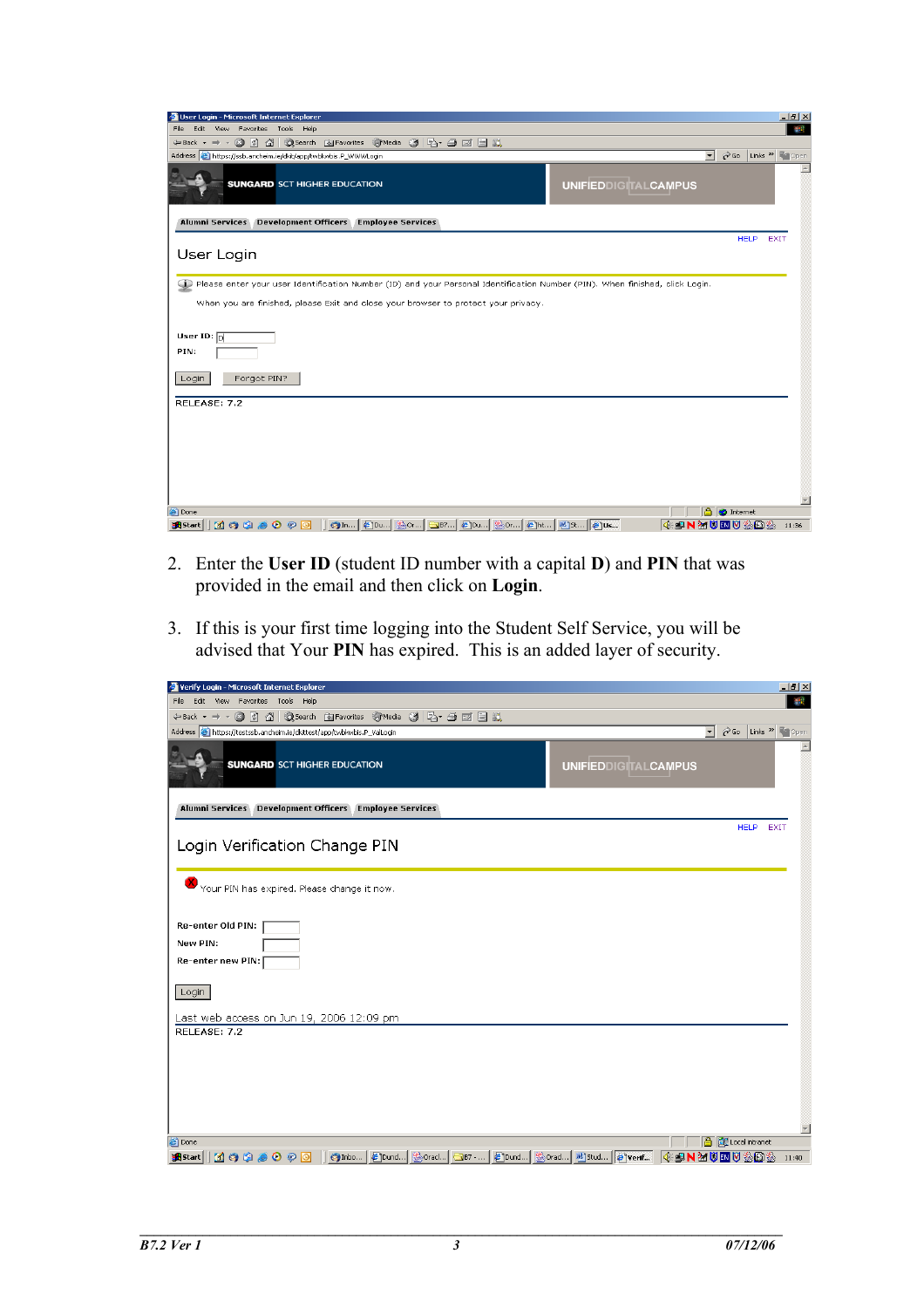- 1) Enter the **PIN** from the email in the '**Re-enter Old PIN**' box.
- 2) Then type in a new six digit **PIN** in the '**New PIN**' box and verify it in the '**Re-enter new PIN**' box. *Only digits can be used, an error will appear if the user tries to enter letters***.**
- 3) The six digit **PIN** should be meaningful and easy to remember. A date of birth perhaps would be an option here, eg: 091181. Once you have changed your **PIN**, click on Login.
- 4. You will then be asked for a **Login Security Question and Answer**. Enter something that you will remember, eg: your mother's maiden name or your pet's name.

| Verify Login - Microsoft Internet Explorer                                                                                                       |                             |                                                            | $\Box$ $\bf{F}$ $\bf{X}$ |
|--------------------------------------------------------------------------------------------------------------------------------------------------|-----------------------------|------------------------------------------------------------|--------------------------|
| Edit View Favorites Tools Help<br>File.                                                                                                          |                             |                                                            | 甜                        |
| ↓Back ▼ → ▼ ③ 図 △   ◎Search 南Favorites ④Media ③   A → ③ 回 目 説                                                                                    |                             |                                                            |                          |
| Address <sup>[26]</sup> https://testssb.ancheim.ie/dkittest/app/twbkwbis.P ValLoqin                                                              |                             | $\overline{\mathbf{r}}$<br>$\approx$ Go<br>Links > Finopen |                          |
| <b>SUNGARD</b> SCT HIGHER EDUCATION                                                                                                              | <b>UNIFIEDDIGITALCAMPUS</b> |                                                            |                          |
| Alumni Services Development Officers Employee Services                                                                                           |                             |                                                            |                          |
|                                                                                                                                                  |                             | <b>HELP</b>                                                | <b>EXIT</b>              |
| Login Verification Security Question and Answer                                                                                                  |                             |                                                            |                          |
|                                                                                                                                                  |                             |                                                            |                          |
| <b>D</b> If you ever forget your PIN, you can reset it yourself, without calling for assistance.                                                 |                             |                                                            |                          |
|                                                                                                                                                  |                             |                                                            |                          |
| Enter your personal Security Question, along with the Answer. This will enable you to reset your PIN and gain access to your information.        |                             |                                                            |                          |
| To help you to remember your answer, keep it short, limit spaces, and do not use special characters. Your answer is limited to 30<br>characters. |                             |                                                            |                          |
|                                                                                                                                                  |                             |                                                            |                          |
| Enter Question: Favourite Colour                                                                                                                 |                             |                                                            |                          |
| Answer:                                                                                                                                          |                             |                                                            |                          |
| Green                                                                                                                                            |                             |                                                            |                          |
|                                                                                                                                                  |                             |                                                            |                          |
| Submit                                                                                                                                           |                             |                                                            |                          |
|                                                                                                                                                  |                             |                                                            |                          |
|                                                                                                                                                  |                             |                                                            |                          |
|                                                                                                                                                  |                             |                                                            |                          |
|                                                                                                                                                  |                             |                                                            |                          |
|                                                                                                                                                  |                             |                                                            |                          |
|                                                                                                                                                  |                             |                                                            |                          |
|                                                                                                                                                  |                             |                                                            |                          |
|                                                                                                                                                  |                             |                                                            |                          |
|                                                                                                                                                  |                             |                                                            |                          |
|                                                                                                                                                  |                             |                                                            |                          |
| RELEASE: 7.2<br>e Done                                                                                                                           |                             | <b>合 图 Local intranet</b>                                  |                          |

*The Security Question and Answer adds an extra security layer to your own data. Should you forget your password at some future time, the system will present you with the security question you set up, and then you will be prompted to enter the answer.*

5. Click on **Submit**.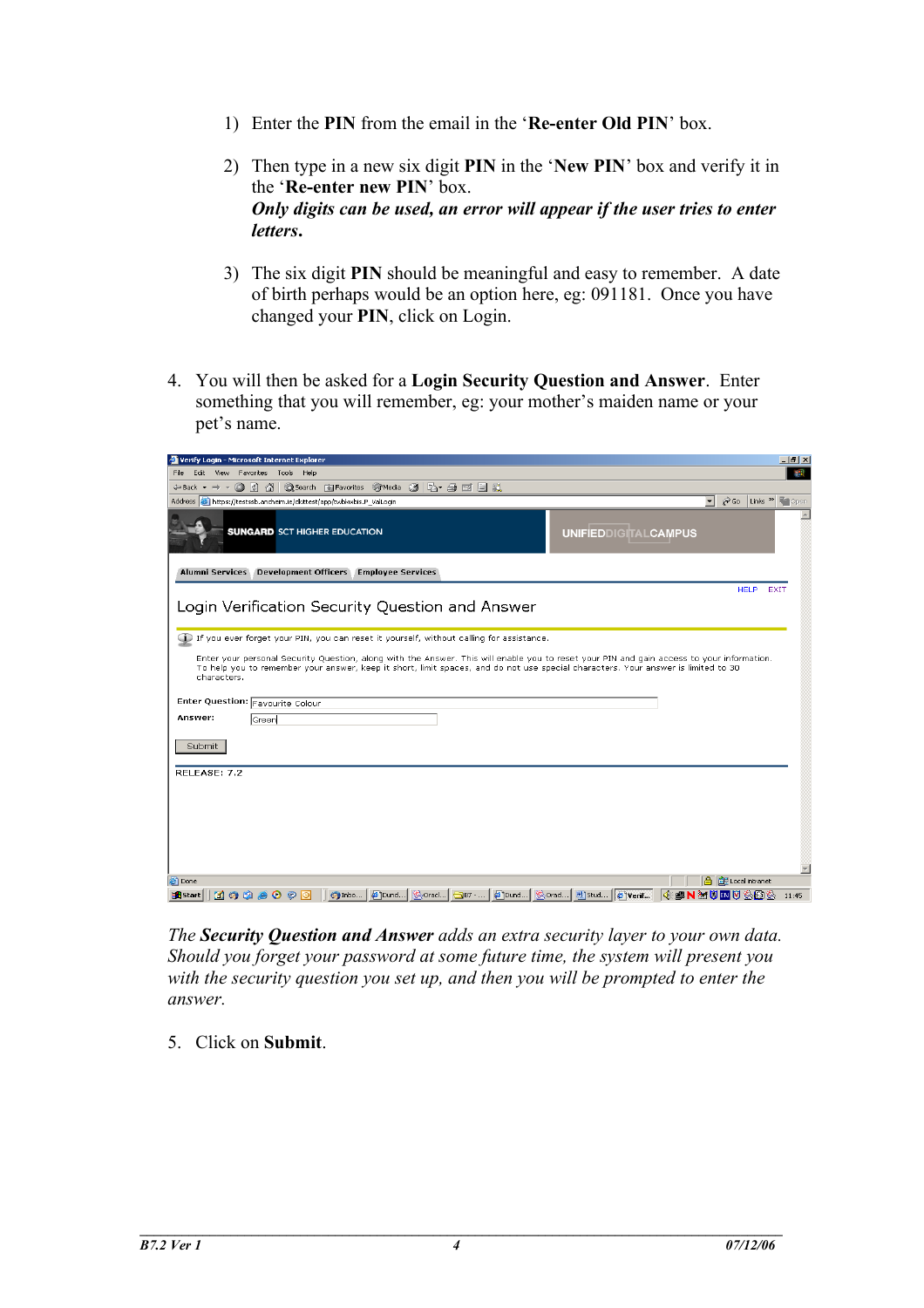

6. Click on **Student Services & Financial Aid**.



7. Click on **Student Records**.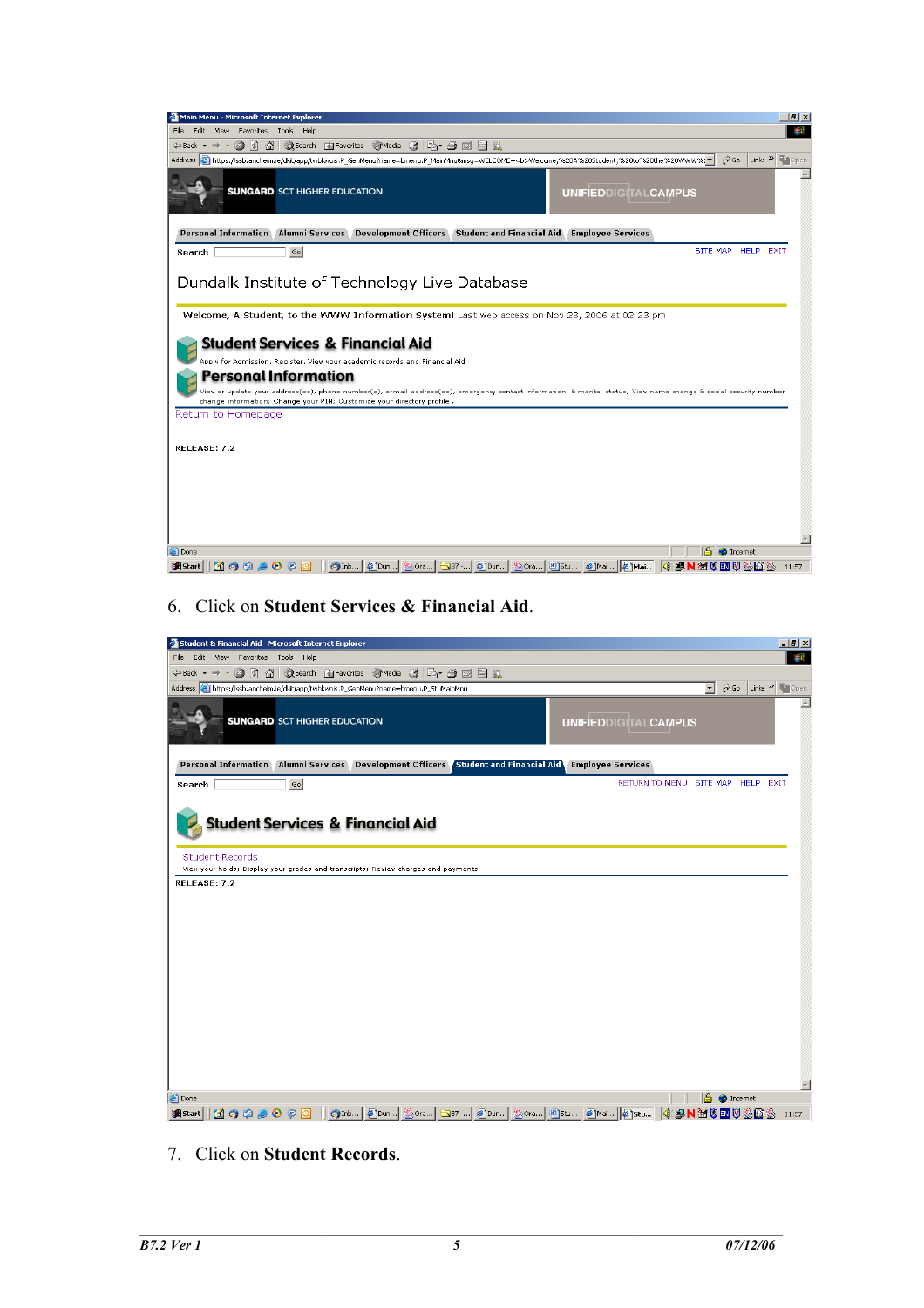| Student Records - Microsoft Internet Explorer                                                                                       |                                   |                   | $H = 2$                 |
|-------------------------------------------------------------------------------------------------------------------------------------|-----------------------------------|-------------------|-------------------------|
| Edit View Favorites Tools Help<br>File -                                                                                            |                                   |                   | 棚                       |
| ←Back ▼ → ▼ ② ⑦ 企│ ③Search   Favorites   ④Media   ③ │ B ▼ 3 回 目 总                                                                   |                                   |                   |                         |
| Address <sup>8</sup> https://ssb.ancheim.ie/dkit/app/twbkwbis.P_GenMenu?name=bmenu.P_AdminMnu                                       |                                   | $\mathbf{r}$      | Co Links > Copen        |
| <b>SUNGARD</b> SCT HIGHER EDUCATION                                                                                                 | <b>UNIFIEDDIGITALCAMPUS</b>       |                   | $\blacktriangle$        |
| Alumni Services Development Officers Student and Financial Aid<br><b>Personal Information</b>                                       | <b>Employee Services</b>          |                   |                         |
| Go<br>Search                                                                                                                        | RETURN TO MENU SITE MAP HELP EXIT |                   |                         |
| Student Records<br>View Holds                                                                                                       |                                   |                   |                         |
| <b>Final Grades</b><br>RELEASE: 7.2                                                                                                 |                                   |                   |                         |
|                                                                                                                                     |                                   |                   |                         |
| <b>e</b> Done                                                                                                                       |                                   | <b>A</b> Internet |                         |
| <b>[4] (9 G @ ⊙ ⊙  ] (9</b> Inb   @Dun  Bora  <del>_</del> B7 -  @Dun  Bora  @]Stu   @]Mai   <mark>@]Stu</mark>  <br><b>B</b> Start |                                   |                   | <b>《曲N函划图划卷图卷 11:57</b> |

8. Click on **Final Grades**.

| Final Grades - Microsoft Internet Explorer                                          | $\Box$ ill $\times$                                                                               |
|-------------------------------------------------------------------------------------|---------------------------------------------------------------------------------------------------|
| Edit View Favorites Tools Help<br>File                                              | 482                                                                                               |
| ←Back ← → ← ② ⑦ 企│ ③Search 全Favorites ④Media ③   23 → ④ 図 目 説                       |                                                                                                   |
| Address et https://testssb.ancheim.ie/dkittest/app/bwskogrd.P_ViewTermGrde          | $\hat{\alpha}$ Go<br>$\overline{\phantom{a}}$<br>Links <sup>&gt;&gt;</sup><br>F <sub>1</sub> Open |
| <b>SUNGARD SCT HIGHER EDUCATION</b>                                                 | $\blacktriangle$<br><b>UNIFIEDDIGITALCAMPUS</b>                                                   |
| Personal Information Alumni Services Development Officers Student and Financial Aid | <b>Employee Services</b>                                                                          |
| Go<br>Search                                                                        | RETURN TO MENU SITE MAP HELP EXIT                                                                 |
| <b>Final Grades</b>                                                                 | D00001008 Damien G. O Reilly<br>Dec 07, 2006 01:23 pm                                             |
| Select a Term: 2006-2007 -                                                          |                                                                                                   |
| Submit                                                                              |                                                                                                   |
| [ View Holds ]<br>RELEASE: 7.2                                                      |                                                                                                   |
|                                                                                     |                                                                                                   |
|                                                                                     |                                                                                                   |
|                                                                                     |                                                                                                   |
|                                                                                     |                                                                                                   |
|                                                                                     |                                                                                                   |
|                                                                                     | $\overline{\phantom{a}}$                                                                          |
| e Done                                                                              | <b>合 图 Local intranet</b>                                                                         |
| <b>B</b> Start                                                                      | <b>《中NMU画V头图头</b><br>13:25                                                                        |

9. Select the **Term** for which you are looking for exam results and hit **Submit**.